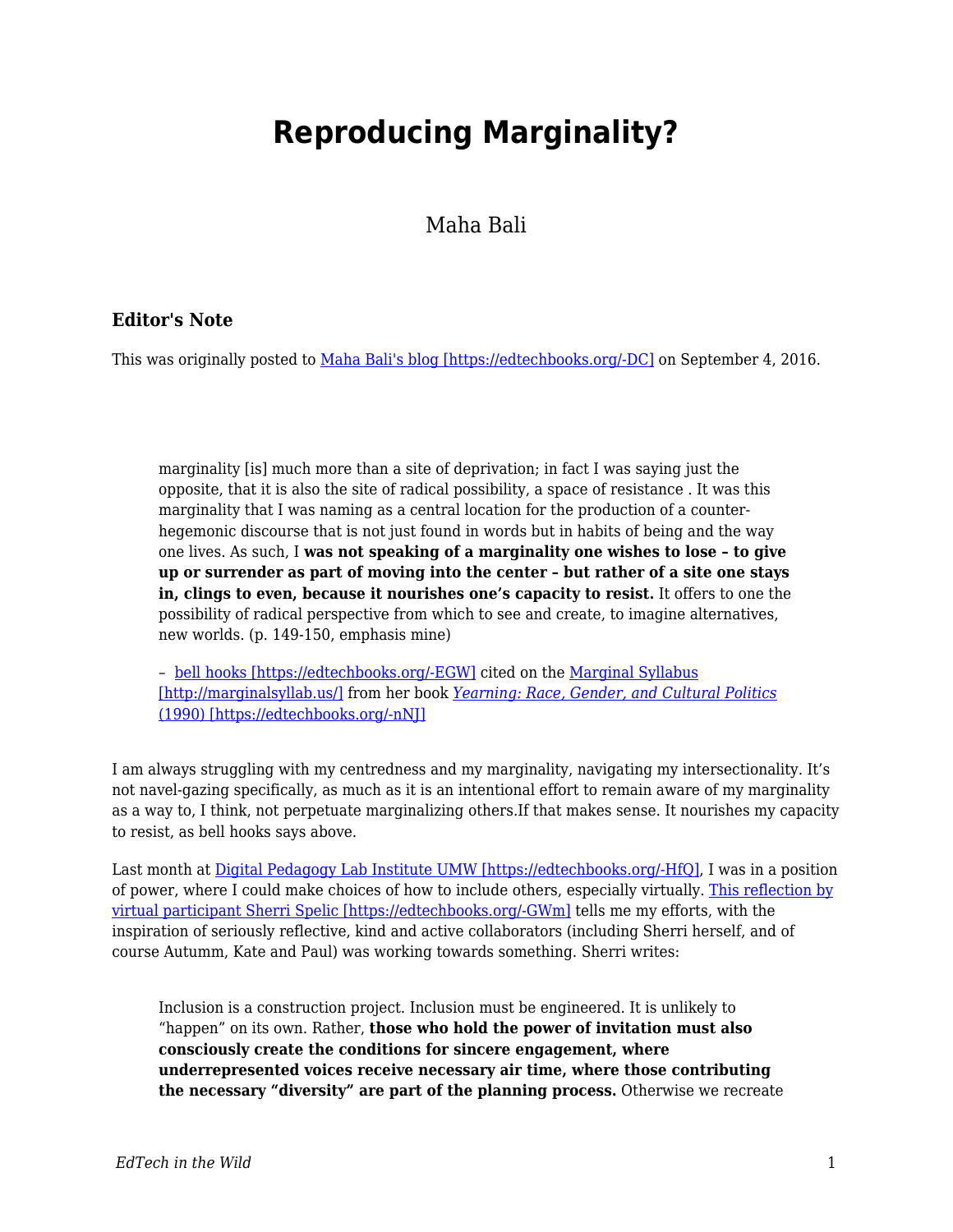the very systems of habit we are seeking to avoid: the unintentional silencing of our "included" colleagues.

(emphasis mine)

What Sherri highlights there is that it is insufficient to just open up an invitation. It is insufficient that once invited, we just leave guests to their own devices and assume the "free market of air time" means we are giving up our power as facilitators. If we do so, if we just say "anyone is welcome" and assume everyone *feels* equally welcome – we aren't doing our job. It is insufficient to, once we are in a room together, to say, "anyone can speak", and assume everyone *feels* equally listened to. I am flawed. I will forget to invite someone. I will occasionally talk too much, ignore someone, feel too tired to listen properly, get angry at someone who speaks slowly or too quietly or too much or too little. But you know what? I surround myself with people who can call me out on this gently and constructively (I'm looking at you, Kate and Paul – but also so many others like Sherri and many more). And I am always trying to remain conscious of how we practice inclusion (something Sherri mentions in her article as well).

It is insufficient to open up an invitation and then proceed to "tell" others what to do. I appreciate and applaud Jesse and Sean for giving me pretty much complete freedom over how to run that second workshop at DPLI. I had the choice of whom to co-facilitate with, and I chose Paul Prinsloo onsite and Kate Bowles virtually (here's [our pre-writeup on it \[https://edtechbooks.org/-Qfn\],](https://edcontexts.org/contexts-matter/international-something-why-you-should-care-digped/) written across three timezones – US/Egypt/Australia). The three of us pretty much had free reign on what to do with that workshop… and as an experiment, it could have been an epic fail, but instead, it felt like an epic opening of possibilities. We wrote:

…for most of us *not* in the US (or the UK), this [edtech] vision has often signalled topdown, US-to-world, Anglo-oriented, decontextualized, culturally irrelevant, infrastructure-insensitive, and timezone-ignorant aspirations, even when the invitation for us to join in may be well-intentioned.

 $\mathbb{R}^2$ 

We want to rethink this one-way flow of benefits, and argue instead that all learning is enriched when we have the opportunity to hear from voices markedly different from our own. We want to suggest that when US culture and educational systems are the default for MOOCs and similar platforms, international voices are exoticized, marginalized and silenced at once.

Afterwards, [Kate wrote \[https://edtechbooks.org/-qWy\]](http://musicfordeckchairs.com/blog/2016/08/12/usnot-us/) (building on what Chris Gilliard had said in the post-workshop hallway conversation):

…if we want Americans to stop thinking of the rest of the world as the exotic, the underserved market, **being present is the place to begin**. We need to make time to hear from each other in workshops like this, at a scale that we can work with. We need to **promote listening well as an activist practice**. And as educators we have to lead this process, and centre it in our teaching.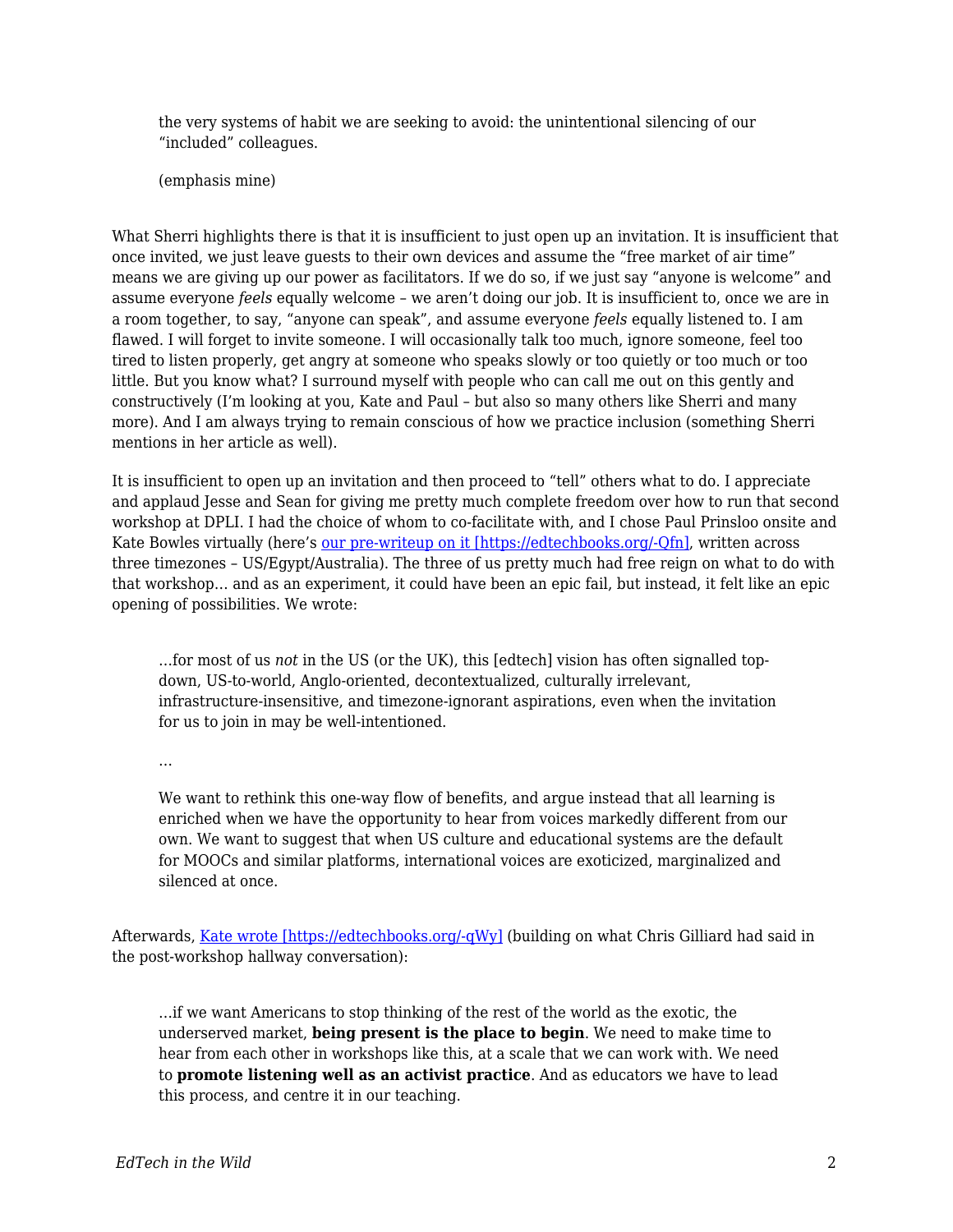Emphasis mine. Being present is just the beginning. Promoting active listening is essential. And yet still not the end of that story.

## **Points to Ponder**

So I just wanted to say that, while I embrace my marginality as a site of resistance (using bell hooks' words), as I intentionally place myself in this ocean of others with complex power dynamics, I see (on an almost daily basis) the ways in which marginality can be reproduced by things "we"\* do. Here are some ways people in power can reproduce the marginality of others (ways we should all work to avoid):

- **Tokenizing.** Bringing in ONE person of color, ONE international person, ONE woman into a sea of white/Western/male others. This is why when Alec Couros asked on Twitter whom on Twitter helps us think critically, [my first tweet back \[https://edtechbooks.org/-QbB\]](https://twitter.com/Bali_Maha/status/772230662283722752) was intentionally completely absent of white American men. It came easily, that first tweet. To think of 140 characters' worth of people of color who inspire me? Easy! How easy is it for you? (*I then wrote something like 5 more lists, with some white men on them, because, really, some white men are quite cool people, and it's not their fault they're white men and all*).
- **Assuming Difference. Assuming Similarity.** This may sound confusing but it isn't. I guess the answer is… don't assume? Sometimes in our sensitivity, we assume difference in order to be respectful. It can be insulting. Sometimes in our attempt to be inclusive, we assume similarity; it can be stifling. Just like every individual in the majority is different, every individual in each minority is different, and therefore they are *differently* similar/different to you. Take two Western-educated Egyptians and they will have different situations and life conditions that empower/disempower them. You can't know *a priori* what that's going to be like.
- **Unintentional Forgetting.** No. Of course it's unintentional. But that's the point, we need to *intentionally not forget.* Inclusion isn't a side effect. It needs to be an intentional choice, and with it comes responsibility
- **Not Listening to the Marginal.** Bringing in someone marginal, and then not listening to them properly is almost worse than not bringing them at all. We need to be aware that listening to the marginal takes effort. They are already going outside of their own discourse of comfort in order to be understood by the more powerful. Listening to the marginal is *hard.* The powerful need to make an effort to make room, but also to listen closely.
- **Silencing the Marginal.** This is such a big deal. To be aware of how our actions (subtle and overt) could silence a marginal person.

\*You noticed I say "we" a lot here, right? Because in some contexts, I am in power. I am the teacher. Even if there is a class of men, I'm still their teacher and I have some power in that context. In a Virtually Connecting session I am virtual but I often have the power of invitation. I can choose to keep the call open to anyone. Or I can choose to target certain people and not others, to email them private invitations. I can choose to call on someone or not (gently or not). For Digital Pedagogy Lab, I did a lot of that kind of backchanneling, sending personal invitations in order to ensure sufficient diversity of voices. What's "sufficient" you say? I don't know, but it was noticeable.

In open online spaces, opening doors is not enough.

In open online spaces, an open door means easy exit just as it means easy entry.